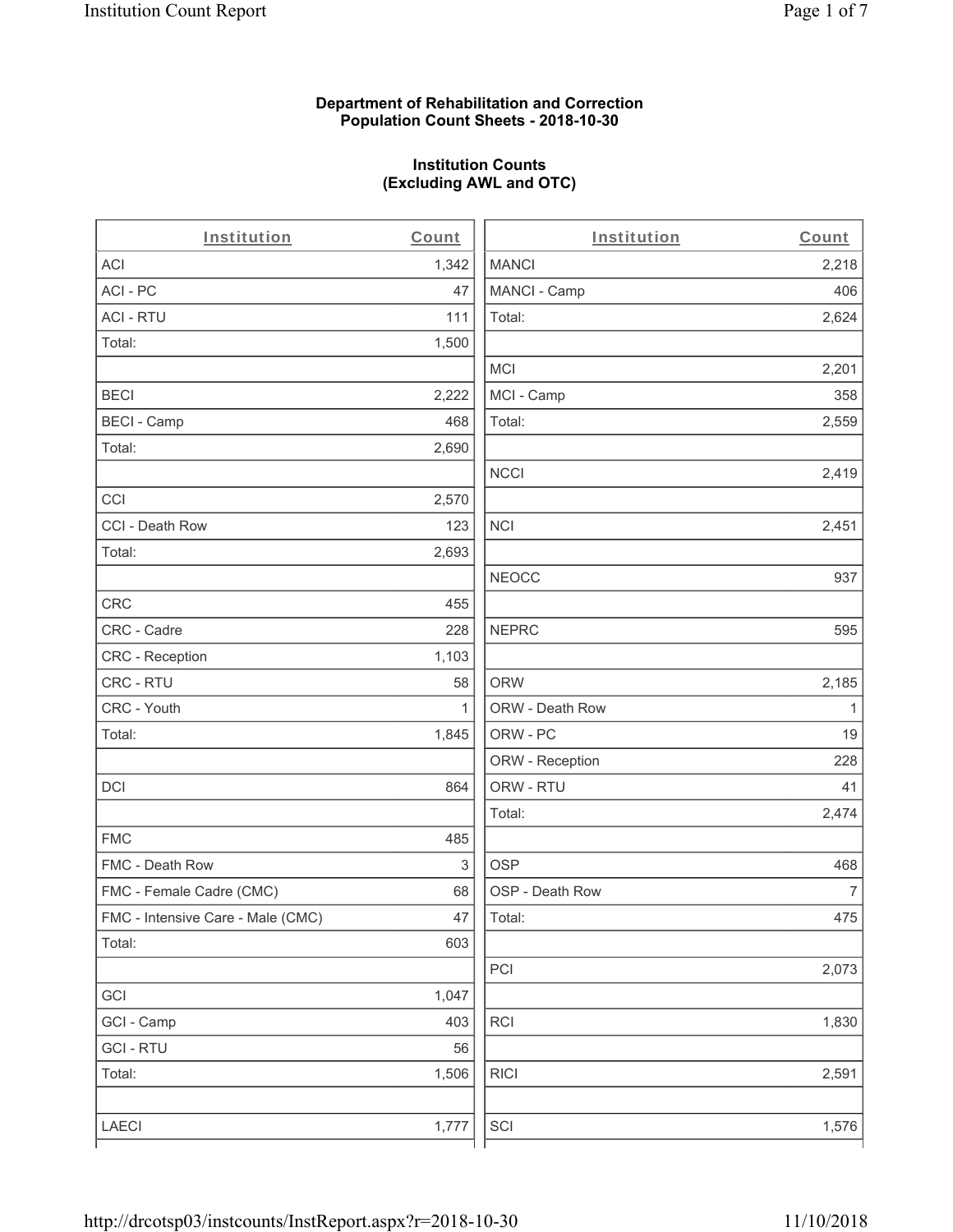| LECI                     | 2,219 | <b>SOCF</b>      | 1,267                              |
|--------------------------|-------|------------------|------------------------------------|
| LECI - Camp              | 170   | SOCF - RTU       | 60                                 |
| Total:                   | 2,389 | Total:           | 1,327                              |
|                          |       |                  |                                    |
| LOCI                     | 2,247 | <b>TCI</b>       | 927                                |
|                          |       | TCI - Camp       | 442                                |
| LORCI                    | 266   | Total:           | 1,369                              |
| LORCI - Cadre            | 143   |                  |                                    |
| <b>LORCI - Reception</b> | 1,010 | <b>TOCI</b>      | 719                                |
| Total:                   | 1,419 | <b>TOCI - PC</b> | 96                                 |
|                          |       | Total:           | 815                                |
| <b>MACI</b>              | 967   |                  |                                    |
| MACI - Minimum           | 1,241 | <b>WCI</b>       | 1,335                              |
| Total:                   | 2,208 | WCI - RTU        | 35                                 |
|                          |       | Total:           | 1,370                              |
|                          |       |                  |                                    |
|                          |       |                  | <b>Total Population:</b><br>49,226 |

\* The Total Population includes 30 Offenders with Reason Codes 30 & 31. \*\* The Total Population includes 38 Offenders with Reason Code 0A.

# **Male Population by Security Level (Include AWL and Exclude OTC)**

| Security Level         |                   | <b>Body</b> | <b>AWL</b> | (-OTC) | <u>Total</u> |
|------------------------|-------------------|-------------|------------|--------|--------------|
| Total Level 5          |                   | 110         | 2          | 2      | 110          |
| Total Level 4          |                   | 2,756       | 21         | 18     | 2,759        |
| Total Level 3          |                   | 11,696      | 171        | 151    | 11,716       |
| Total Level 2          |                   | 16,199      | 218        | 172    | 16,245       |
| Total Level 1          |                   | 14,232      | 169        | 95     | 14,306       |
| <b>Total Death Row</b> |                   | 135         |            |        | 135          |
|                        | <b>Total Male</b> | 45,128      | 582        | 439    | 45,271       |

#### **Female Population by Institution (Include AWL and Exclude OTC)**

| Institution              | Bodv  | AWL |    | Гоtа  |
|--------------------------|-------|-----|----|-------|
| DCI                      | 864   |     | 6  | 866   |
| <b>FMC</b>               | 18    |     |    | 20    |
| FMC - Female Cadre (CMC) | 68    |     |    | 69    |
| <b>NEPRC</b>             | 595   | 14  | 6  | 603   |
| <b>ORW</b>               | 2,184 | 38  | 21 | 2,201 |
|                          |       |     |    |       |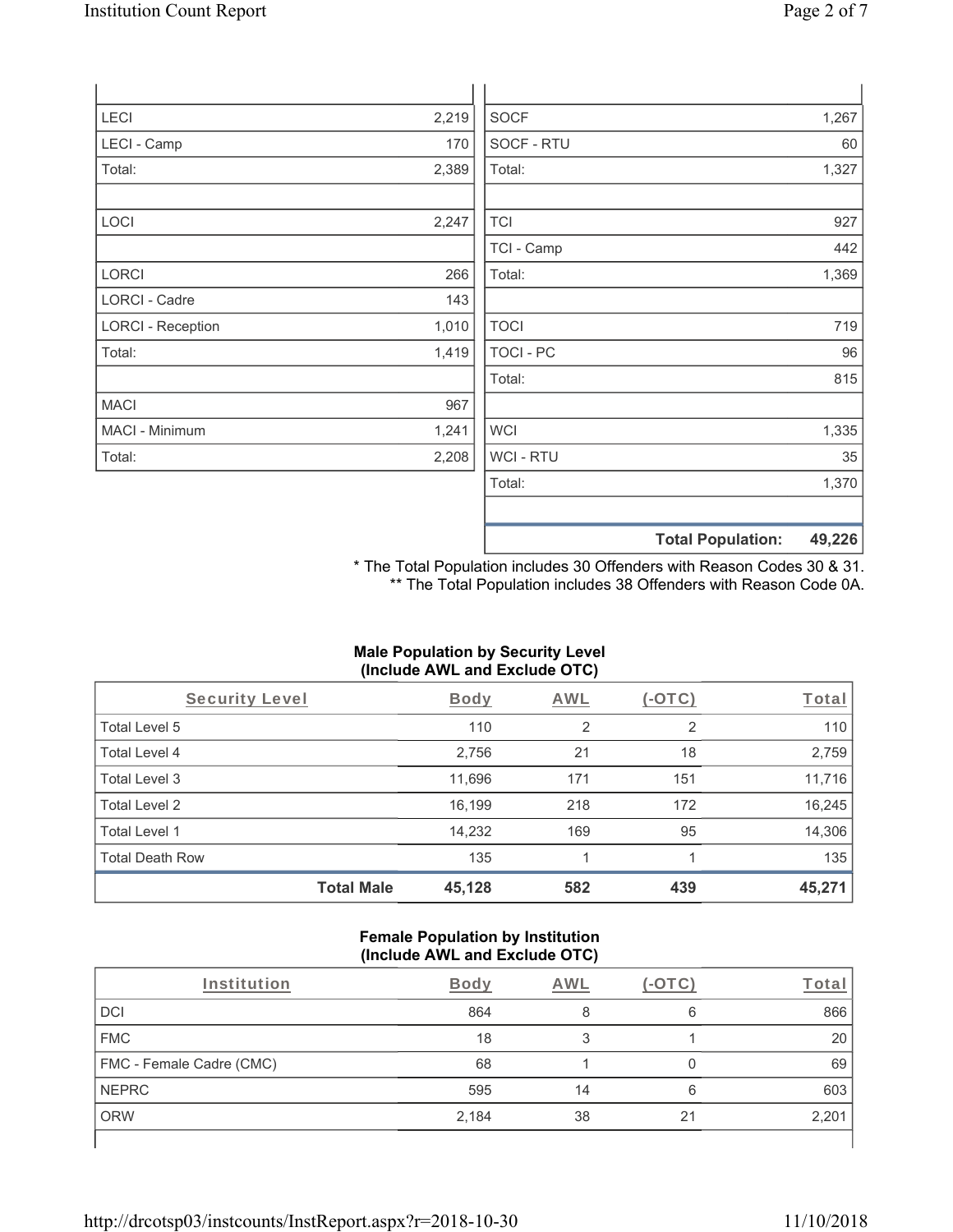| ORW - Death Row        |                          |        | 0   |     |        |
|------------------------|--------------------------|--------|-----|-----|--------|
| ORW - PC               |                          | 19     | 0   |     | 19     |
| <b>ORW</b> - Reception |                          | 228    |     | 4   | 231    |
| <b>ORW - RTU</b>       |                          | 41     | 0   |     | 41     |
|                        | <b>Total Female</b>      | 4,018  | 71  | 38  | 4,051  |
|                        | <b>Total Population:</b> | 49,146 | 653 | 477 | 49,322 |

# **Male Population by Institution: Security Level 5 (Include AWL and Exclude OTC)**

| Institution  |                      | Body           | <b>AWL</b>     | $(-OTC)$     | Total          |
|--------------|----------------------|----------------|----------------|--------------|----------------|
| ${\sf CRC}$  |                      |                | $\mathbf 0$    | 0            |                |
| GCI          |                      |                | $\mathbf 0$    | 0            | 1              |
| LECI         |                      | 5              | $\mathbf 0$    | 0            | 5              |
| <b>MACI</b>  |                      | 1              | $\mathbf 0$    | $\Omega$     | $\mathbf{1}$   |
| <b>MANCI</b> |                      | 6              | $\mathbf 0$    | 0            | $\,6$          |
| <b>NCI</b>   |                      | 1              | $\mathbf 0$    | 0            | 1              |
| <b>OSP</b>   |                      | 40             | $\mathbf{1}$   |              | 40             |
| RCI          |                      | $\overline{2}$ | $\mathbf 0$    | $\mathbf{0}$ | $\overline{2}$ |
| <b>SOCF</b>  |                      | 43             | 1              |              | 43             |
| <b>TOCI</b>  |                      | 8              | $\overline{0}$ | $\Omega$     | 8              |
| <b>WCI</b>   |                      | 4              | $\overline{0}$ | $\Omega$     | 1              |
| WCI - RTU    |                      |                | $\overline{0}$ | $\Omega$     |                |
|              | <b>Total Level 5</b> | 110            | $\overline{2}$ | $\mathbf{2}$ | 110            |

# **Male Population by Institution: Security Level 4 (Include AWL and Exclude OTC)**

| Institution                       | Body           | AWL      | $(-OTC)$ | Total |
|-----------------------------------|----------------|----------|----------|-------|
| ACI                               | 8              | 0        | 0        | 8     |
| <b>BECI</b>                       | $\Omega$       |          |          |       |
| CCI                               | $\overline{2}$ | O        | $\Omega$ | 2     |
| ${\sf CRC}$                       | 19             | $\Omega$ | $\Omega$ | 19    |
| CRC - Reception                   | 15             | $\Omega$ | 0        | 15    |
| CRC - RTU                         | 16             | $\Omega$ | $\Omega$ | 16    |
| <b>FMC</b>                        | 3              | 0        | $\Omega$ | 3     |
| FMC - Intensive Care - Male (CMC) |                | U        | $\Omega$ |       |
| GCI                               |                | O        | $\Omega$ |       |
| LECI                              | 41             | $\Omega$ | $\Omega$ | 41    |
| LOCI                              | $\mathbf{0}$   | 5        | 5        | O     |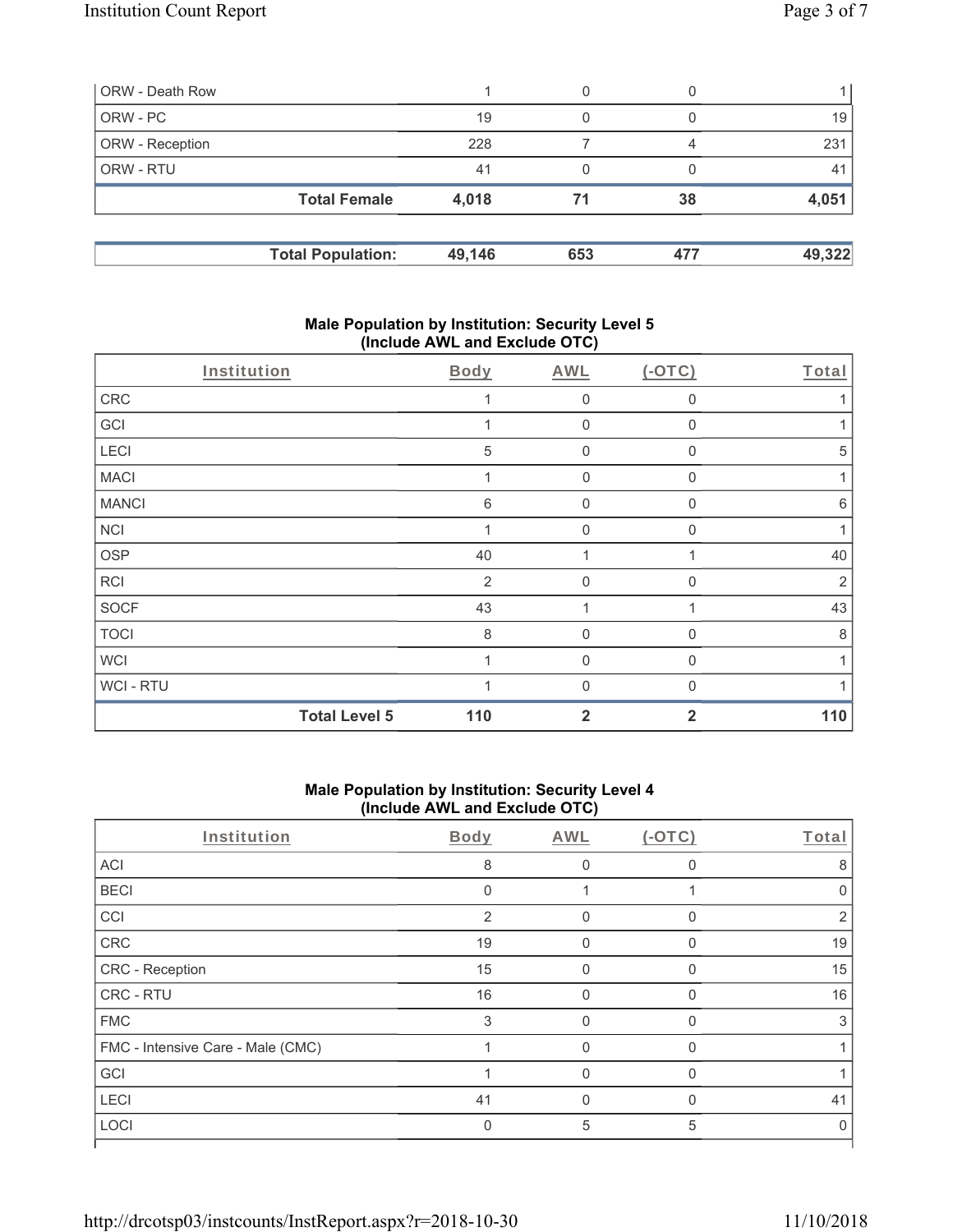| LORCI             |                      | $10$           | $\overline{4}$      | $\,$ 3 $\,$         | 11             |
|-------------------|----------------------|----------------|---------------------|---------------------|----------------|
| LORCI - Cadre     |                      | 1              | $\mathsf{O}\xspace$ | $\mathsf{O}\xspace$ | 1              |
| LORCI - Reception |                      | $\,6$          | $\mathbf{1}$        | $\mathsf{O}\xspace$ | $\overline{7}$ |
| <b>MACI</b>       |                      | 64             | $\mathbf{1}$        | 1                   | 64             |
| <b>MANCI</b>      |                      | 43             | 1                   | 1                   | 43             |
| MCI               |                      | $\overline{2}$ | $\mathsf{O}\xspace$ | $\mathsf{O}\xspace$ | $\sqrt{2}$     |
| <b>NEOCC</b>      |                      | 28             | $\mathsf 0$         | $\mathsf{O}\xspace$ | 28             |
| <b>OSP</b>        |                      | 399            | $\mathsf 0$         | $\boldsymbol{0}$    | 399            |
| PCI               |                      | 1              | $\mathsf{O}\xspace$ | $\mathsf{O}\xspace$ | 1              |
| <b>RCI</b>        |                      | 37             | $\mathsf{O}\xspace$ | $\mathsf{O}\xspace$ | 37             |
| <b>RICI</b>       |                      | $\overline{2}$ | $\mathbf 0$         | $\mathsf{O}\xspace$ | $\sqrt{2}$     |
| SCI               |                      | $\mathfrak{S}$ | $\mathsf{O}\xspace$ | $\mathsf{O}\xspace$ | $\sqrt{3}$     |
| SOCF              |                      | 1,211          | $\,6\,$             | $\sqrt{5}$          | 1,212          |
| SOCF - RTU        |                      | 60             | $\mathsf{O}\xspace$ | $\mathsf{O}\xspace$ | 60             |
| <b>TCI</b>        |                      | 15             | $\mathsf 0$         | $\boldsymbol{0}$    | 15             |
| <b>TOCI</b>       |                      | 703            | $\overline{2}$      | $\overline{2}$      | 703            |
| <b>TOCI - PC</b>  |                      | 22             | $\mathsf{O}\xspace$ | $\mathsf{O}\xspace$ | 22             |
| <b>WCI</b>        |                      | 27             | $\mathsf 0$         | $\mathbf 0$         | 27             |
| WCI-RTU           |                      | 16             | $\mathsf{O}\xspace$ | $\mathsf{O}\xspace$ | 16             |
|                   | <b>Total Level 4</b> | 2,756          | 21                  | 18                  | 2,759          |

# **Male Population by Institution: Security Level 3 (Include AWL and Exclude OTC)**

| Institution                       | Body           | AWL            | $(-OTC)$     | Total          |
|-----------------------------------|----------------|----------------|--------------|----------------|
| ACI                               | 12             | 0              | 0            | 12             |
| ACI-PC                            |                | $\mathbf 0$    | 0            | 1              |
| <b>BECI</b>                       | 4              | 0              | 0            | $\overline{4}$ |
| CCI                               | 1              | $\mathbf 0$    | $\mathbf 0$  | 1              |
| CRC                               | 101            | 1              |              | 101            |
| CRC - Cadre                       | 125            | 0              | $\mathbf{0}$ | 125            |
| CRC - Reception                   | 695            | 26             | 25           | 696            |
| CRC - RTU                         | 41             | $\mathbf 0$    | $\mathbf 0$  | 41             |
| CRC - Youth                       | $\mathbf 0$    | 1              | $\mathbf{1}$ | $\mathbf 0$    |
| <b>FMC</b>                        | 5              | 1              | 0            | 6              |
| FMC - Intensive Care - Male (CMC) | $\overline{4}$ | $\overline{0}$ | $\mathbf{0}$ | $\overline{4}$ |
| GCI                               |                | 0              | 0            |                |
| <b>LAECI</b>                      | 7              | 0              | 0            | $\overline{7}$ |
| LECI                              | 2,165          | 23             | 19           | 2,169          |
| LOCI                              | 6              | $\overline{0}$ | $\mathbf 0$  | 6              |
| LORCI                             | 75             | 36             | 34           | 77             |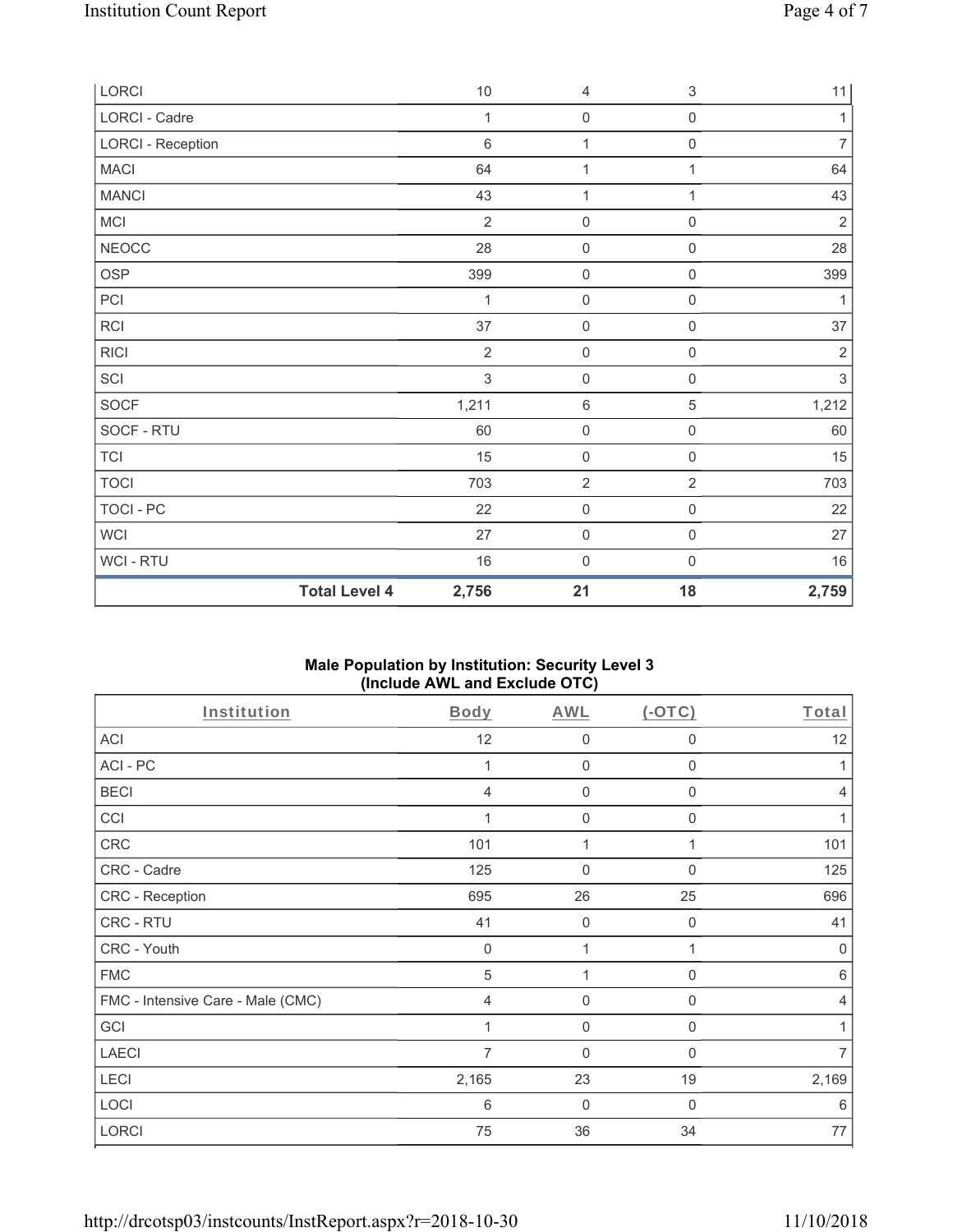| LORCI - Cadre            |                      | 11               | $\mathsf{O}\xspace$ | $\mathsf{O}\xspace$ | 11               |
|--------------------------|----------------------|------------------|---------------------|---------------------|------------------|
| <b>LORCI - Reception</b> |                      | 644              | $\,6\,$             | $\,$ 3 $\,$         | 647              |
| <b>MACI</b>              |                      | 814              | 1                   | 1                   | 814              |
| <b>MANCI</b>             |                      | 2,144            | 26                  | 22                  | 2,148            |
| MCI                      |                      | 6                | $\mathsf{O}\xspace$ | $\mathsf{O}\xspace$ | 6                |
| <b>NCCI</b>              |                      | $\boldsymbol{9}$ | $\mathsf 0$         | $\mathsf{O}\xspace$ | $\boldsymbol{9}$ |
| NCI                      |                      | 1                | $\mathsf 0$         | $\mathsf{O}\xspace$ | 1                |
| <b>NEOCC</b>             |                      | 906              | $\boldsymbol{9}$    | $\,6$               | 909              |
| <b>OSP</b>               |                      | 7                | $\mathsf{O}\xspace$ | $\mathsf{O}\xspace$ | $\overline{7}$   |
| PCI                      |                      | 37               | $\mathbf{1}$        | $\mathsf{O}\xspace$ | 38               |
| RCI                      |                      | 1,602            | 13                  | 13                  | 1,602            |
| <b>RICI</b>              |                      | $\overline{4}$   | $\mathsf{O}\xspace$ | $\mathsf{O}\xspace$ | $\overline{4}$   |
| SCI                      |                      | $\,6\,$          | $\mathsf{O}\xspace$ | $\mathsf 0$         | $\,6\,$          |
| <b>SOCF</b>              |                      | 11               | $\mathsf{O}\xspace$ | $\mathsf{O}\xspace$ | 11               |
| <b>TCI</b>               |                      | 868              | $\overline{7}$      | 7                   | 868              |
| <b>TOCI</b>              |                      | 8                | 1                   | 1                   | $\,8\,$          |
| <b>TOCI - PC</b>         |                      | 73               | $\mathsf{O}\xspace$ | $\mathsf{O}\xspace$ | $73\,$           |
| <b>WCI</b>               |                      | 1,287            | 19                  | 18                  | 1,288            |
| WCI - RTU                |                      | 15               | $\mathbf 0$         | $\mathsf{O}\xspace$ | 15               |
|                          | <b>Total Level 3</b> | 11,696           | 171                 | 151                 | 11,716           |

# **Male Population by Institution: Security Level 2 (Include AWL and Exclude OTC)**

| Institution                       | <b>Body</b> | <b>AWL</b>                | $(-OTC)$       | Total |
|-----------------------------------|-------------|---------------------------|----------------|-------|
| <b>ACI</b>                        | 732         | $\overline{2}$            |                | 733   |
| ACI-PC                            | 43          | $\mathbf 0$               | $\mathbf 0$    | 43    |
| <b>ACI - RTU</b>                  | 82          | $\mathbf 0$               | $\mathbf 0$    | 82    |
| <b>BECI</b>                       | 1,491       | 16                        | 11             | 1,496 |
| CCI                               | 2,016       | 17                        | 14             | 2,019 |
| CRC                               | 173         | 8                         | 7              | 174   |
| CRC - Cadre                       | 102         | $\mathbf 0$               | 0              | 102   |
| CRC - Reception                   | 276         | 14                        | 14             | 276   |
| CRC - RTU                         | 1           | $\mathbf 0$               | $\mathbf 0$    | 1     |
| CRC - Youth                       | $\mathbf 1$ | $\mathbf 0$               | $\mathbf 0$    | 1     |
| <b>FMC</b>                        | 16          | $\mathbf 0$               | 0              | 16    |
| FMC - Intensive Care - Male (CMC) | 13          | 0                         | $\mathbf 0$    | 13    |
| GCI                               | 353         | $\ensuremath{\mathsf{3}}$ | $\overline{2}$ | 354   |
| <b>GCI-RTU</b>                    | 44          | $\mathbf 0$               | $\mathbf 0$    | 44    |
| <b>LAECI</b>                      | 1,112       | 18                        | 16             | 1,114 |
| LECI                              | 4           | $\mathbf 0$               | $\mathbf 0$    | 4     |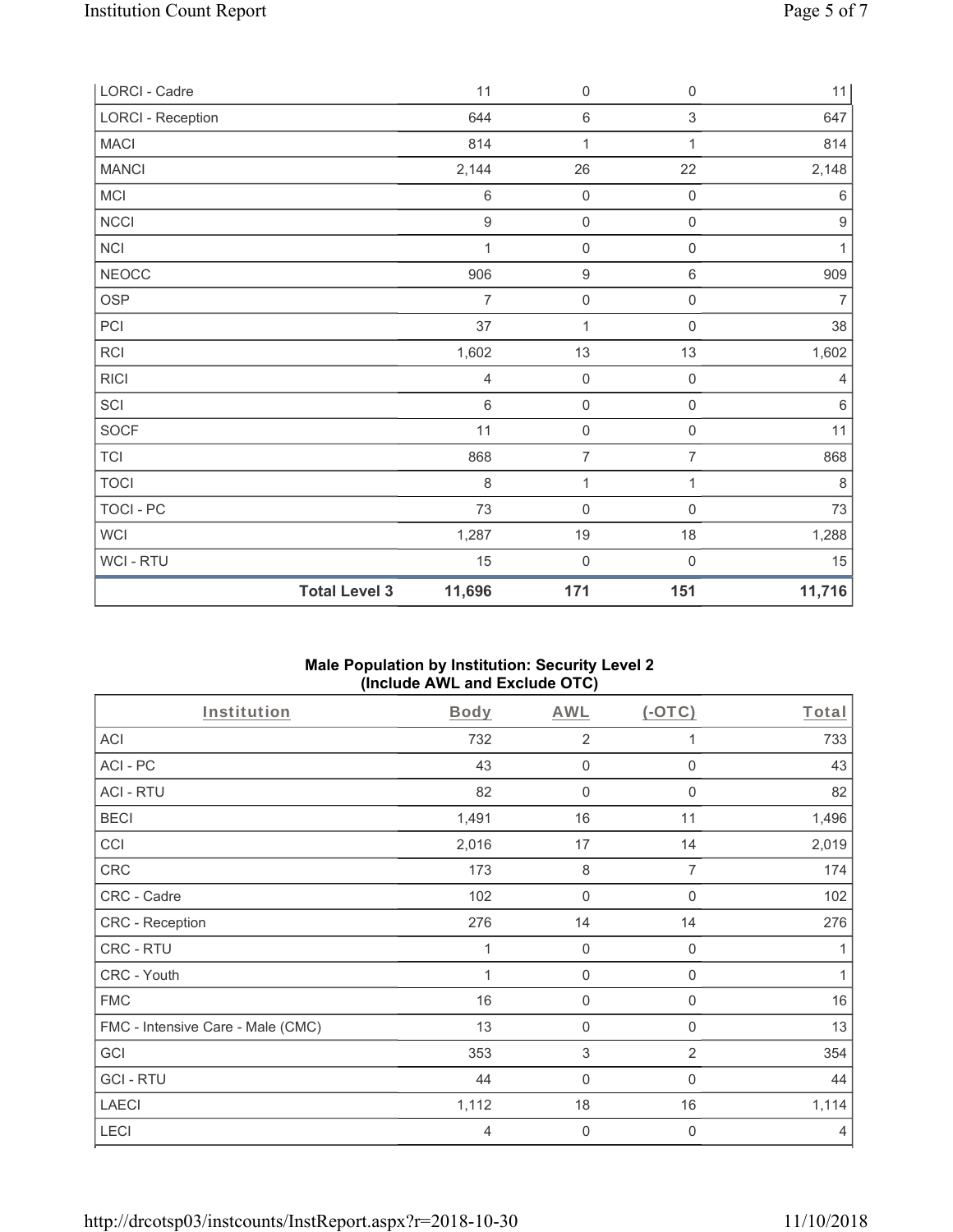|                          | <b>Total Level 2</b> | 16,199         | 218              | 172                 | 16,245         |
|--------------------------|----------------------|----------------|------------------|---------------------|----------------|
| WCI - RTU                |                      | 1              | $\boldsymbol{0}$ | $\mathbf 0$         | $\mathbf{1}$   |
| <b>WCI</b>               |                      | 19             | $\mathbf 0$      | 0                   | $19$           |
| <b>TOCI - PC</b>         |                      | 1              | $\mathbf 0$      | 0                   | 1              |
| <b>TCI</b>               |                      | 3              | $\mathbf 0$      | $\mathsf{O}\xspace$ | 3              |
| SCI                      |                      | 979            | 14               | $\boldsymbol{9}$    | 984            |
| <b>RICI</b>              |                      | 1,459          | 26               | 17                  | 1,468          |
| RCI                      |                      | 187            | $\mathbf 0$      | $\mathsf{O}\xspace$ | 187            |
| PCI                      |                      | 893            | 11               | $\,6\,$             | 898            |
| <b>NEOCC</b>             |                      | 3              | $\mathbf 0$      | $\mathsf{O}\xspace$ | 3              |
| NCI                      |                      | 1,638          | $20\,$           | 18                  | 1,640          |
| <b>NCCI</b>              |                      | 1,212          | 11               | $\boldsymbol{9}$    | 1,214          |
| MCI - Camp               |                      |                | $\boldsymbol{0}$ | 0                   | 1              |
| MCI                      |                      | 1,592          | 13               | $\boldsymbol{9}$    | 1,596          |
| <b>MANCI</b>             |                      | $\overline{2}$ | $\sqrt{2}$       | $\sqrt{2}$          | $\overline{2}$ |
| <b>MACI</b>              |                      | 88             | 1                | 1                   | 88             |
| <b>LORCI - Reception</b> |                      | 237            | $\overline{2}$   | 2                   | 237            |
| LORCI - Cadre            |                      | 126            | 1                | $\mathsf{O}\xspace$ | 127            |
| LORCI                    |                      | 118            | $30\,$           | 26                  | 122            |
| LOCI                     |                      | 1,181          | $\boldsymbol{9}$ | 8                   | 1,182          |

# **Male Population by Institution: Security Level 1 (Include AWL and Exclude OTC)**

| Institution                       | Body | <b>AWL</b>      | $(-OTC)$       | Total |
|-----------------------------------|------|-----------------|----------------|-------|
| <b>ACI</b>                        | 590  | $\overline{2}$  | 0              | 592   |
| ACI-PC                            | 3    | $\mathbf 0$     | $\mathbf 0$    | 3     |
| <b>ACI - RTU</b>                  | 29   | 0               | $\mathbf 0$    | 29    |
| <b>BECI</b>                       | 724  | 12              | 9              | 727   |
| <b>BECI - Camp</b>                | 468  | $\mathbf 0$     | 0              | 468   |
| CCI                               | 550  | 4               |                | 553   |
| <b>CRC</b>                        | 98   | 4               | 3              | 99    |
| CRC - Cadre                       | 1    | $\mathbf 0$     | $\mathbf 0$    | 1     |
| CRC - Reception                   | 113  | $\overline{2}$  | $\overline{2}$ | 113   |
| <b>FMC</b>                        | 443  | $6\phantom{1}6$ | 1              | 448   |
| FMC - Intensive Care - Male (CMC) | 29   | $\mathbf 0$     | 0              | 29    |
| GCI                               | 691  | 11              | 3              | 699   |
| GCI - Camp                        | 403  | $\overline{2}$  | 1              | 404   |
| <b>GCI-RTU</b>                    | 12   | $\mathbf 0$     | 0              | 12    |
| <b>LAECI</b>                      | 658  | 8               | 5              | 661   |
| LECI                              | 4    | 4               | 2              | 6     |